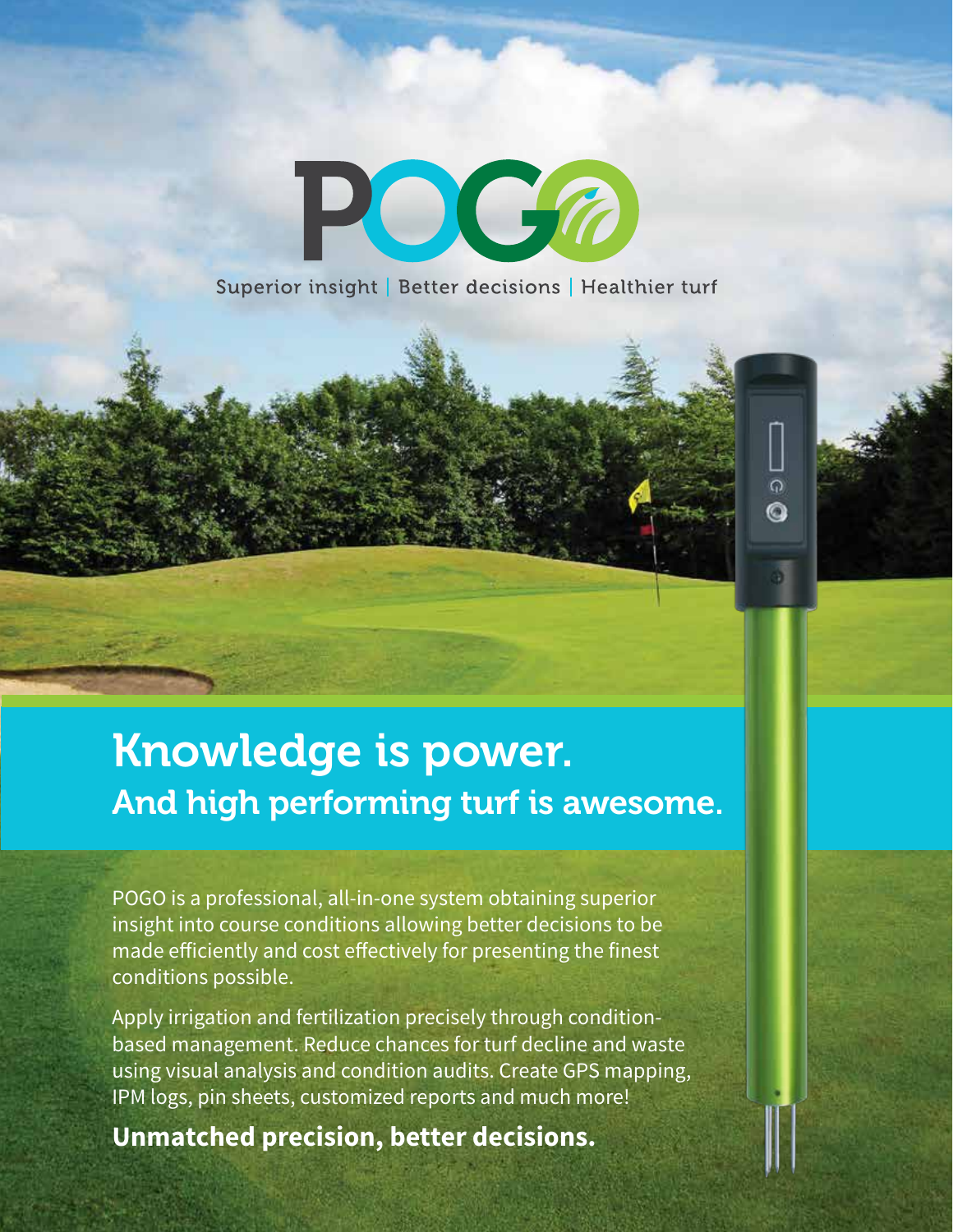## Unmatched precision. Better decisions.

The POGO system is a holistic approach to measuring the most influential factors that ultimately determine course quality and turf performance. It's patented technology is unparalleled in precision and accuracy while allowing for customization to suit your specific needs.

### **Integrated, professional-quality GPS receiver**

Adds an extra dimension—precise location—geospaitial condition analysis, cup placements, sprinkler positions and patterns, area measurements, custom mapping and more.

#### **Rechargeable battery**

Provides a full day of intense use between charges.

### **Proven reliability and research-grade accuracy you can trust**

A patented sensor depended on by the USDA, NOAA, leading irrigation companies, and many universities for over 10 years.

**MOISTURE SALINITY (EC) CANOPY TEMPERATURE + -**

The POGO's design allows for capturing the most influential turf variables repeatedly due to its unique size, shape and durability.

#### **Precisely measures the right depth (2.25")**

The predominant moisture and salinity exchange within the rootzone of all types of turf systems occurs in the top 2" to 2.5"\* Measuring only this depth maximizes precision.

**\* Results of independent study available upon request.**

### **Integrated WiFi**

The best user interface for POGO is the one already in your pocket. POGO connects easily via an ad-hoc WiFi connection to any Apple or Android device—no cables. The rich, touch-based interface provides actionable analysis immediately while taking samples.

#### **No need for calibration, ever.**

Consistent accuracy and precision in all turf and soil types with no maintenance.

#### **5 Year Warranty.**

Low total cost of ownership, no downtime and consistent accuracy. Industry-leading, **5-year warranty** on sensor, including the marine-grade stainless steel probes. Durability that fits the needs of the turf manager.

### **Turf remains virtually undisturbed**

4 small probes, 3.1mm ( 1/8") diameter.



*Having managed both cool and warm season turf, I understand the changing dynamics in irrigation and nutrient applications. When the best decision is not made, it can be costly. Using POGO removes any guesswork—I know exactly what's going on when it comes to managing moisture, salts and fertilizer. POGO is my most valuable resource in my daily operations.*

Dario Pascua, Golf Course Superintendent, Sherbrooke Golf and Country Club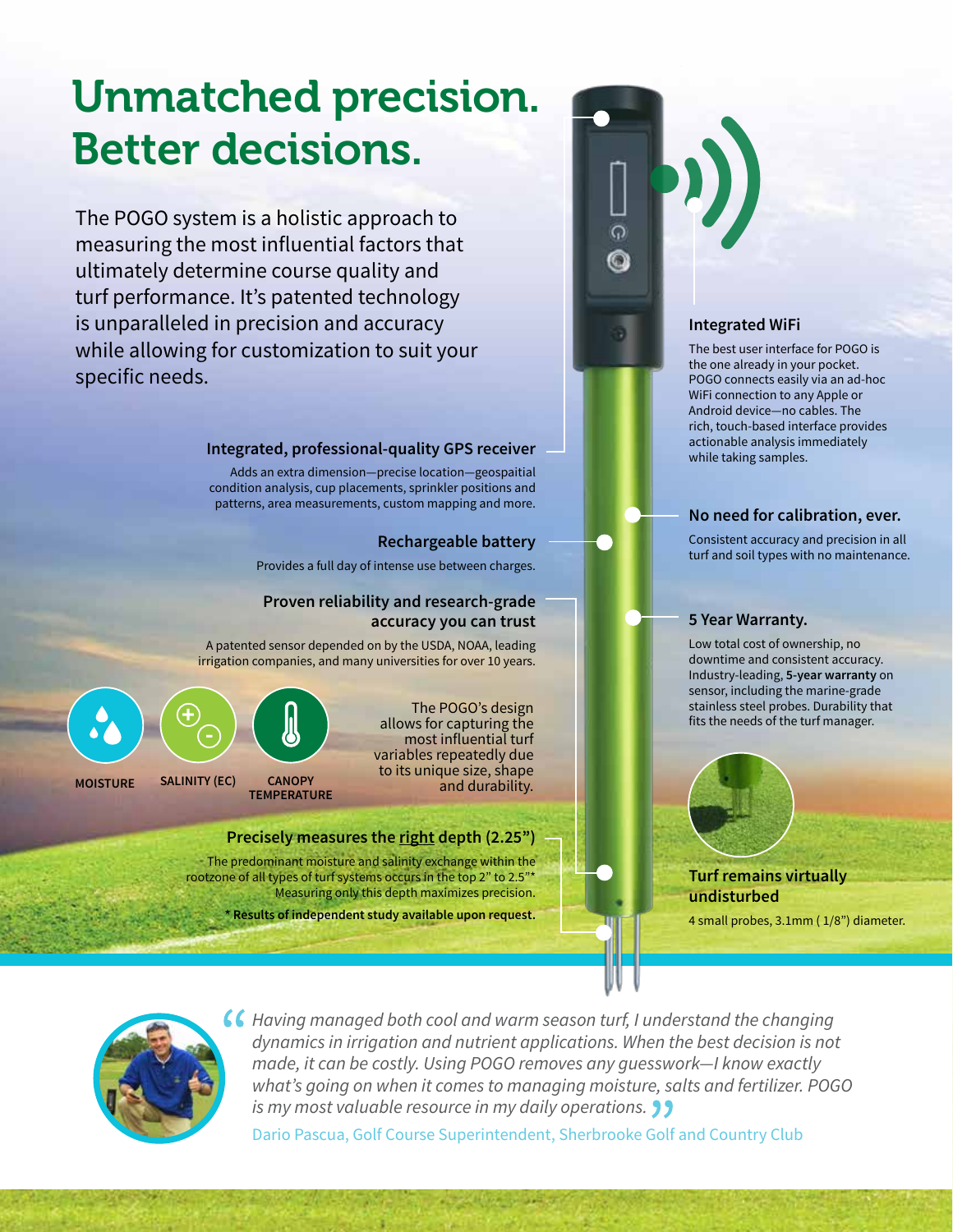# Optimal turfgrass performance requires optimal, timely decisions.

The free POGO Turf Pro app for iPhone, iPad and Android devices turns your smartphone or tablet into a data acquisition and logging system that collects, displays and logs turf conditions measured by the WiFi-connected POGO.

The app displays real-time analytics and assessments of turf/soil moisture, salinity and temperature. This allows for timely reaction to conditions that could lead to costly problems.

Easily synchronize data with the POGO Turf Pro cloud system and unleash unprecedented insight and analysis from any internet connection (data can also be emailed as a .csv file if desired).

A revolutionary BMP! The POGO system works seamlessly to capture, analyze and share information you feel is most important to your operation.

Each new moisture, salinity (EC) and temperature sample is color-coded and indicated on a bar meter to display where your conditions are in relation to your customized desired range.

> Running average for the zone with comparision to the last reading.

Tap to acquire a new measurement.

Data and configurations are shared with all other users, allowing a property to be split between multiple people, yet ensuring standardized measurement.



*POGO has allowed us to track our VWC% on a daily basis, and given us the ability to apply exactly what's required on every individual green. We also have a definite indicator as to what our EC levels are, and where. We're able to forecast, plan and prepare so much better and our greens have never been more consistent. I highly recommend it—it's easy to use, gives us great data and makes it easy to understand what the data really means, giving us what we need to make the right decisions.* "

Craig Haldane, Director of Golf Course Maintenance, Dubai Golf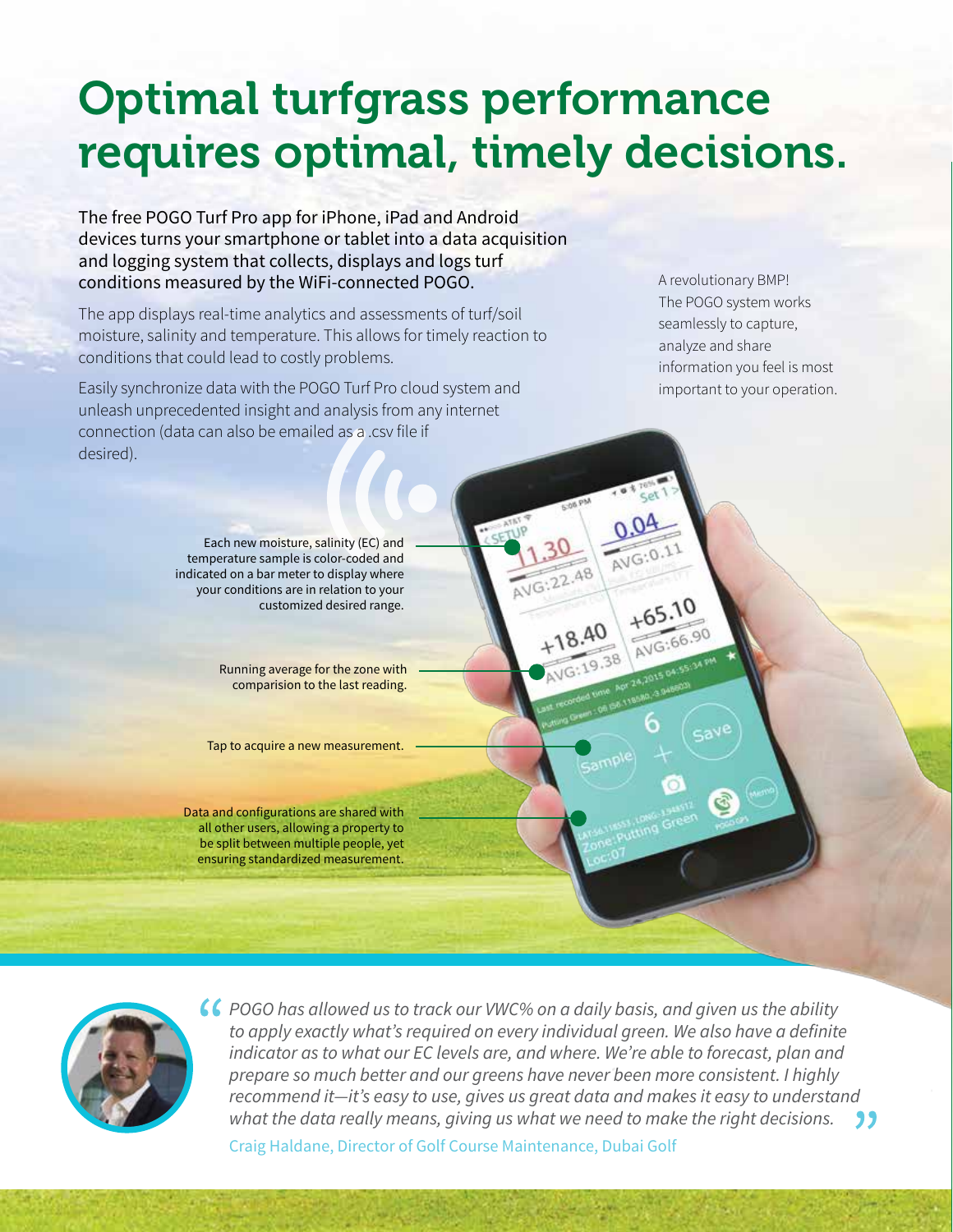### VISUAL INSIGHT: So much more than just numbers



Plot data for any combination of zones, turf parameters and date range to help identify trends and know how and when to adjust your irrigation, fertilization and cultural practice applications.



Monitor cup positions over time. Define where pins will go tomorrow. Automatically create pin sheets.

| POG <sub>0</sub>                 |                                                                             |  |  |      |  |                 | $A$ $B$ $A$ |             |  |
|----------------------------------|-----------------------------------------------------------------------------|--|--|------|--|-----------------|-------------|-------------|--|
|                                  | Tell Oaks Coll and CC+ Course Insight +<br>Chattheway the plan Chance Diese |  |  |      |  |                 |             | 2.51        |  |
| <b>Servert Fourier Columns a</b> |                                                                             |  |  |      |  |                 |             |             |  |
|                                  | O Classicket is notice vouried from Science Instead &                       |  |  |      |  |                 |             |             |  |
| of 1 members page                |                                                                             |  |  |      |  |                 |             |             |  |
|                                  |                                                                             |  |  |      |  | <b>Security</b> |             |             |  |
|                                  | 2012年21日                                                                    |  |  |      |  | 14.61           |             |             |  |
|                                  | <b><i><u>REAL POINT</u></i></b>                                             |  |  | n se |  | <b>AB</b>       |             | e i         |  |
| m                                | 303 06-81 - 12 US                                                           |  |  |      |  | <b>Kale</b>     |             | ai ai       |  |
| <b>Stationary</b>                | <b>Middle Road</b>                                                          |  |  |      |  | 16.69           |             | <b>Mind</b> |  |
| <b>COLLECTION</b>                | 2010 ED 2010                                                                |  |  | ÷    |  | <b>DAY</b>      |             |             |  |
|                                  |                                                                             |  |  |      |  |                 |             |             |  |
| <b>Bill County</b>               | <b><i>CARL AND ART CARL CARD</i></b>                                        |  |  |      |  | 16.63           |             |             |  |

Distribution uniformity (DU) of moisture and EC for each zone is calculated instantly—a true representation turf conditions (what's actually penetrating the turf, not just what lands on the surface). Get a course-wide audit every day in minutes per zone without needing to do a traditional time consuming DU analysis.



Observe how sprinkler patterns and traffic flow are contributing to the conditions you measure and see. The POGO system doesn't just record and present the raw data. Because your time is limited, you really want an analysis—What does the data mean? What should you do?

POGO Turf Pro Cloud presents the results of multiple analyses of your data, all done instantly, automatically, and presented visually. There's no need to interpret data or wade through numbers in a table to chart (although charts are available, and great for seeing trends). Instead, user-defined, color-coded areas layered on a real satellite map of your course give you the insight you need at a glance. There's really nothing else like it.

> Turf conditions for the entire green (even interpolated between where samples were taken) are illustrated with color-coded areas on a satellite map. See the variation of moisture, salinity and temperature across every zone of your course, and understand the effects of their interaction. Perform Best Management Practices (BMP's) by applying precisely what is needed, when it's needed.



Visual reports include every factor that contributes to turf health moisture, salinity, temperature, sprinkler location and patterns, cup locations, and more. Illustrated information lets you visualize trends and allows you to see problems forming before symptoms appear so you can react before it becomes costly. Hot spot identification for site-specific hand watering, nutritional stress ID for insight to turf performance and traffic influences on the turf conditions are only a few benefits from this.

**County of the County of the American**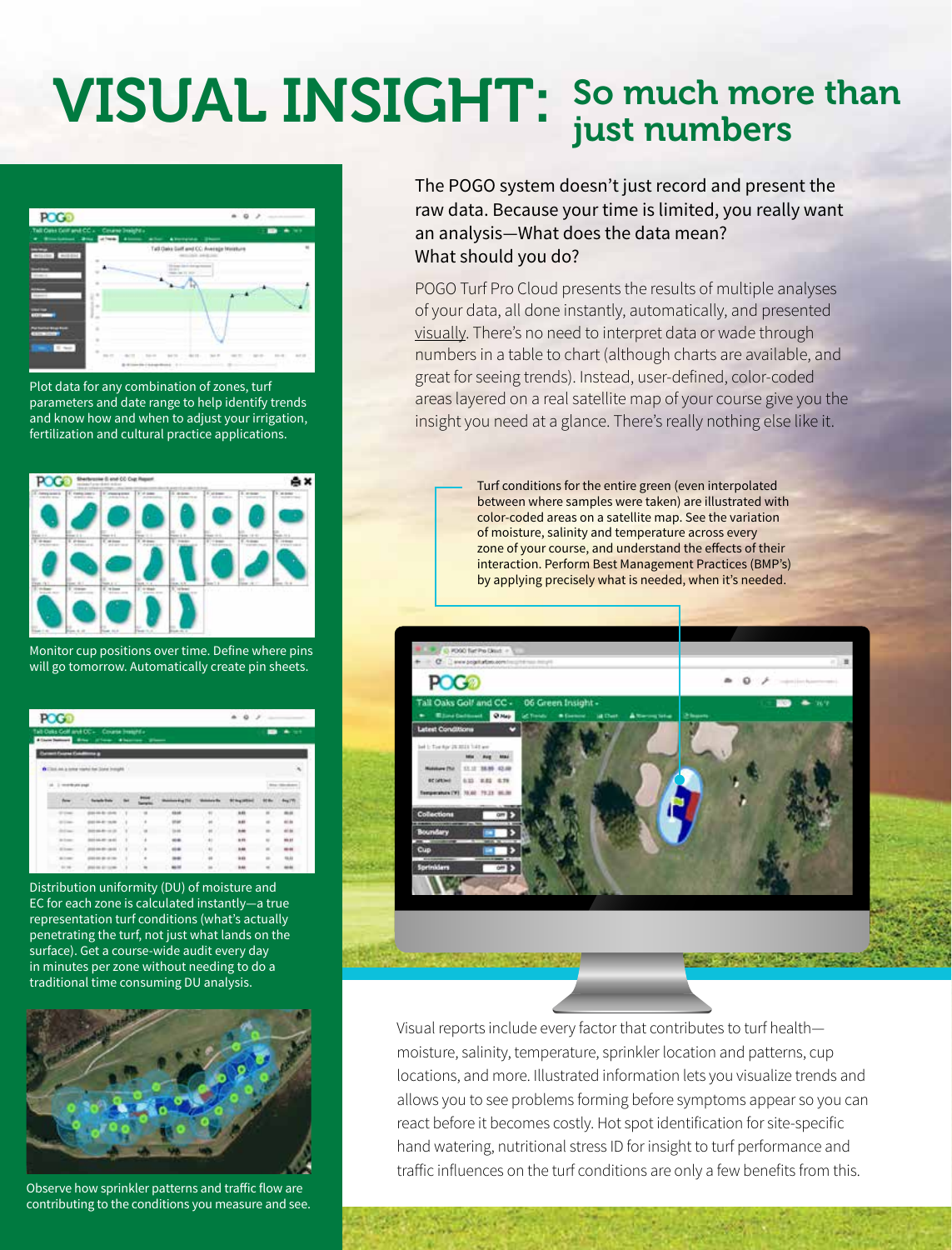# SAMPLE, LOG, ANALYZE & MAP.

### In minutes a day, view the life pulse of your entire property.

POGO's unique all-in-one design replaces multiple pieces of equipment and software, analysis tools and manual reports. It provides massive efficiency gains and requires minimal training. POGO is the most cost-effective way of gaining this level of course insight.



## SAMPLE.

- **Easy: insert POGO** into the turf and tap "Sample" on your smartphone/tablet, then move to next location
- Captures moisture, salinity (EC) and canopy temp with its integrated sensor precisely positioned in the most influential component of the turf system

## LOG.

- Captured data is stored in the app.
- Using integrated GPS, log sprinkler locations, cup placement, ball speed, slope and boundary of the green or any zone, as simple as taking a sample
- Record notes and capture photos. Eliminate paper records and share easily. Retrieve at any time
- The simple-to-use, all-in-one system replaces multiple pieces of equipment and manual processes, providing unparalleled efficiency

## ANALYZE.

- $\blacksquare$  Instant analysis is performed while taking samples, providing the power of decision making in the palm of your hand. More thorough analysis is automatically performed on all data once uploaded to the cloud
- Real-time, clear and accurate irrigation, nutritional and uniformity assessments provide complete understanding of turf and soil conditions, water and fertilizer management optimization and causes of stress
- Actionable conclusions to maximize turfgrass health using scientific insight, with minimal effort

## MAP.

- Our unique Visual Insight provides detailed analysis of the data you capture automatically, so you never need to wade through numbers or charts
- Map sprinkler patterns and uniformity assessments
- Assess area measurements precisely
- Map features unique to your property...easily
- Practice more efficient water, nutrient, turf enhancement, and IPM applications by knowing impacts on turfgrass performance at all times. Eliminate guessing and make decisions based on precise conditions
- Predict and avoid future problems